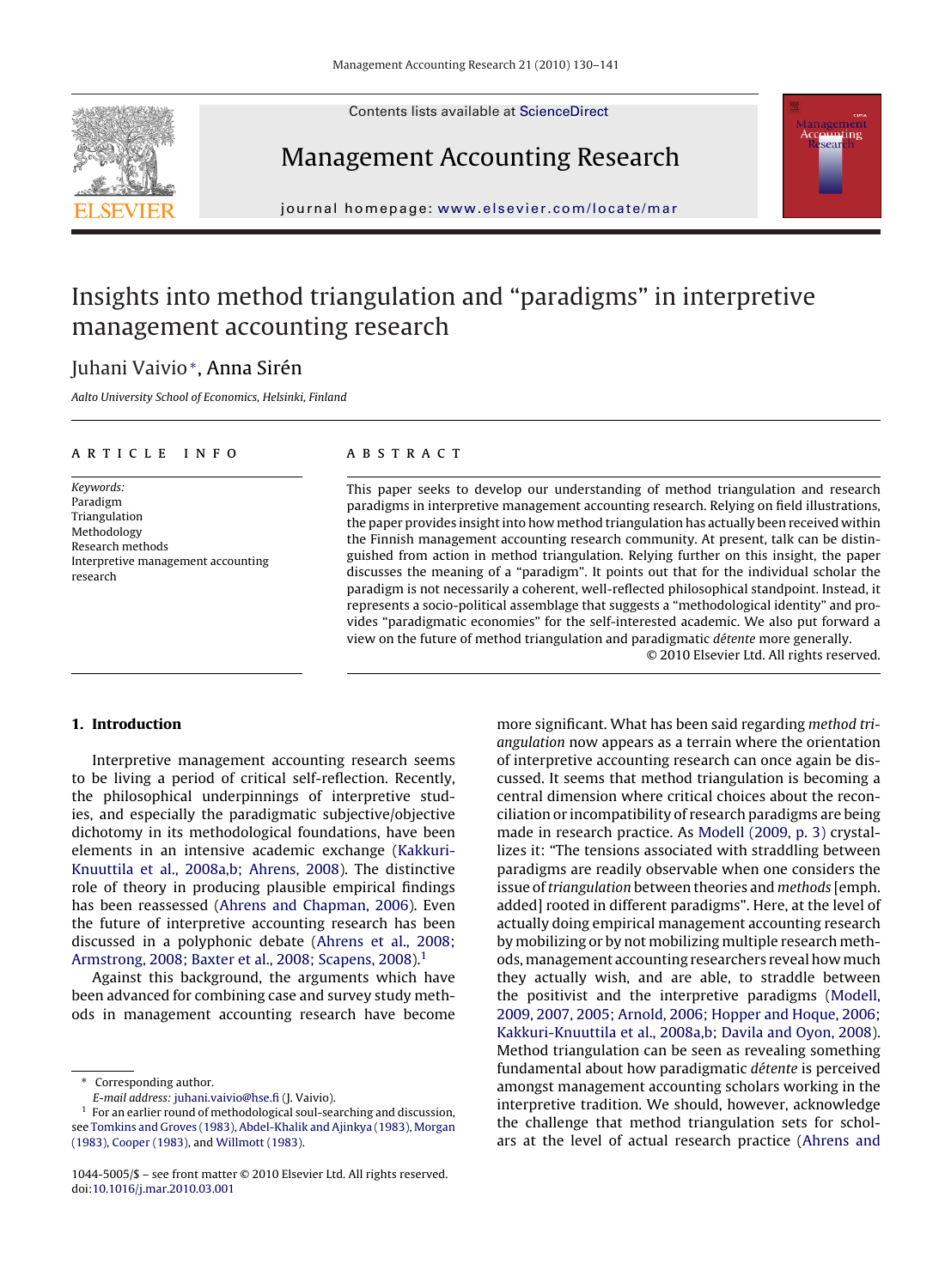[Chapman, 2006,](#page--1-0) pp. 833–836, see also e.g. [Patton, 1990\).](#page--1-0) Moreover, questions should be raised about how method triangulation can be effectively operationalized, and about how it could affect the future of interpretive management accounting research ([Hopwood, 2008\).](#page--1-0)

This paper offers an illustrated theoretical discussion. It is anchored to the contemporary debates concerning the nature of paradigms in management accounting research and the benefits of employing different research methods. In brief, it contributes to these debates by first seeking field insights into the social reality of academics in the interpretive tradition. Then, having explored the actual mobilization of different research methods, by listening to a number of "voices from the field", it discusses the potential of method triangulation and the nature of research paradigms as critical socio-political assemblages.

More specifically, through interviews in a "reachable" national research community, the study seeks insight into how practicing management accounting researchers are, in reality, enacting method triangulation. Within the boundaries of a small European country, where a strong interpretive tradition in management accounting research has taken root, we are able to address a particular research community fairly comprehensively. We selected the Finnish research community as we belong to it, and are familiar with its theoretical tradition and academic organization. This provides us a context and a kind of introspective setting for theoretical reflection and for illustrating our conclusions about the current status, the pros and cons and the actual prospects of method triangulation – as well as for a discussion on the meaning of research paradigms more broadly.

We are cautious about transporting our argument to other settings, but on the basis of our field insights, we seek to add to the current debate by discussing how method triangulation actually becomes mobilized, what its perceived benefits are, how its challenges are actually being felt in everyday research practice, and why it often fails to become widely embraced as a vehicle for validating qualitative empirical enquiry. Furthermore, we seek to develop a more detailed understanding of how the research paradigm both enables and constrains the interpretive management accounting researcher. Our conclusions are advanced in a tentative spirit, with the aim of further stimulating the debate.

The paper's purpose is to deepen our understanding of method triangulation and research paradigms – at the operational level of management accounting research. We examine method triangulation and its challenges in the practical field where paradigmatic rigidity seems to surface. Consequently, our curiosity about method triangulation leads us to say something about paradigms as practical socio-political constructs. Our study suggests that the individual scholar in interpretive management accounting does not evaluate research paradigms primarily from a philosophical standpoint. Instead of pondering the philosophical foundations of competing paradigms, the individual scholar usually embraces one of the available paradigms. However, paradigms may contain philosophical contradictions, and exaggerate their ontological and epistemological distinctiveness [\(Kakkuri-Knuuttila et al.,](#page--1-0) [2008a\).](#page--1-0) But regardless of such contradictions and exaggerated elements, the paradigm plays a critical role. As we will argue in this paper, the interpretive methodological paradigm serves important functions: it provides both a "methodological identity" as well as "paradigmatic economics".

The paper is structured as follows. First, it reminds us what a recent pronouncement concerning straddling between research paradigms suggests about the paradigm incommensurability thesis. Second, it provides a summary of key arguments about method triangulation. Third, it explains the field interviews that both inspired and illustrate the paper's message. The fourth section introduces the voices from the field of Finnish management accounting scholars, while the fifth section discusses the insights gained from the field and offers a number of conclusions.

#### **2. Straddling between paradigms**

To begin with, we want to revisit the recent [Kakkuri-](#page--1-0)Knuuttila [et al. \(2008a\)](#page--1-0) argument about straddling between paradigms. We would emphasize that it is not focused specifically on method triangulation: it is an argument at a more fundamental level. From the perspective of naturalistic philosophy, it examines how the influential methodological thesis of [Burrell and Morgan \(1979\)](#page--1-0) about the subjectivism of interpretive research is actually followed within a single, "representative" interpretive study – [Dent's \(1991\)](#page--1-0) longitudinal examination of cultural transformation within Euro Rail. Kakkuri-Knuuttila et al.'s aim is not to blur methodological distinctions, but "to explore and explicate the ways in which concepts from different methodological camps can peacefully coexist and cooperate within a single study". They do this by "drawing on recent philosophical literature attempting to overcome the strict dichotomy between subjectivism and objectivism" (2008a, p. 4).

After a meticulous examination of the explanatory structure in Dent's study, [Kakkuri-Knuuttila et al. \(2008a\)](#page--1-0) conclude that this seminal work does not fit well into the strict categorization of mutually exclusive, incompatible paradigms, as spelled out by [Burrell and Morgan](#page--1-0) [\(1979\).](#page--1-0) Hence, Kakkuri-Knuuttila et al. argue that interpretive studies contain both subjectivist and objectivist elements, suggesting that the contrast between subjectivist and objectivist paradigms is overly exaggerated.

The [Kakkuri-Knuuttila et al. \(2008a\)](#page--1-0) argument about how interpretive research actually straddles between paradigms has several implications for management accounting researchers on both sides of paradigmatic demarcation lines. Especially, its core message will bring the concept of method triangulation under a new light. A possible reading of [Kakkuri-Knuuttila et al. \(2008a\)](#page--1-0) could run along the following lines: If the philosophical differences between the subjectivist and objectivist paradigms are in fact smaller than previously assumed, then barriers to combining subjectivist and objectivist research methods in practice must also be lower than assumed. Consequently, method triangulation may appear as a practical expression of paradigmatic détente in management accounting research.